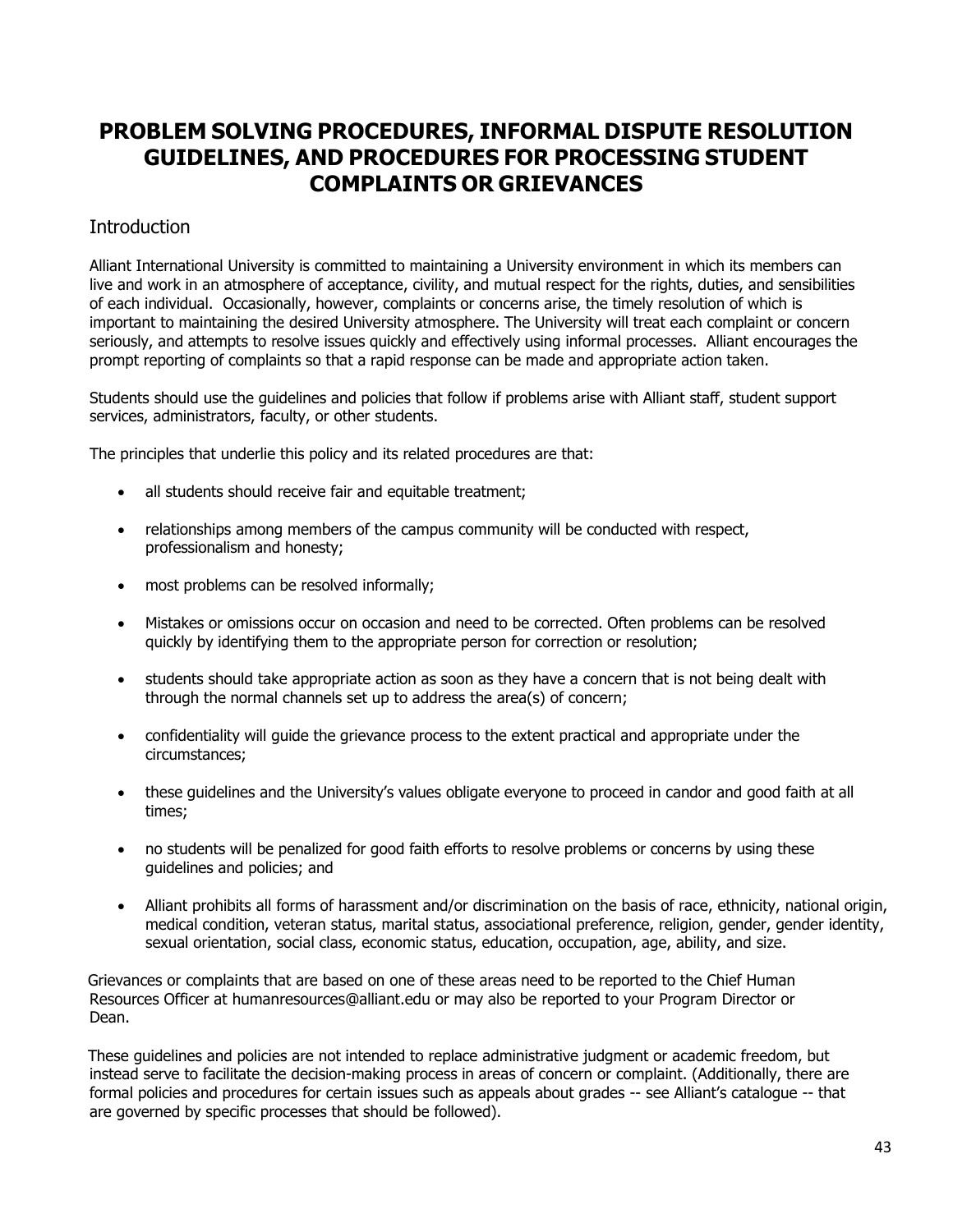# Informal Actions to Achieve Problem Resolution

The following steps represent the University's informal dispute resolution process and, as such, outside legal or other counsel may not be present for either the respondent or the complainant. If outside legal counsel becomes involved, the informal problem solving process ceases.

Step One: Students should first attempt to solve the problem through direct discussion.

The University encourages discussion between the parties directly involved in a dispute, especially in the early stages. When first faced with a concern or problem regarding academic or administrative policy, procedure, decision, or conduct, students should first make a good faith attempt to resolve the problem through one or more discussions about the problem with the person(s) most directly involved.

• Step Two: If discussion does not solve the problem, help should be sought.

If direct discussion does not solve the problem, or if the student would like additional help or support in continuing the resolution process, or needs advice about how to engage in a discussion about difficult issues, or just feels unsure about what next step to take, the Campus Director (CD) on the student's campus should be consulted.

The CD or designee on campus will assist students with this process. She/he will work to understand the problem and then will do one or more of the following:

- Provide consultation about next steps.
- Provide direct assistance if the problem is administrative.
- Refer the student to an appropriate academic advisor or administrator, or work with the student to get access to appropriate academic assistance or consultation if the issue is academically related.
- If multiple issues are involved, the CD can work to assemble all the appropriate parties to address the issue.
- If discrimination or harassment is involved, the CD can assist with any safety issues, and ensure that the problem is reported appropriately.

The CD is responsible for working collaboratively with students to identify the appropriate University resources to help them, and in administrative areas may be able provide direct support. The chart below shows the various people who can provide help and support: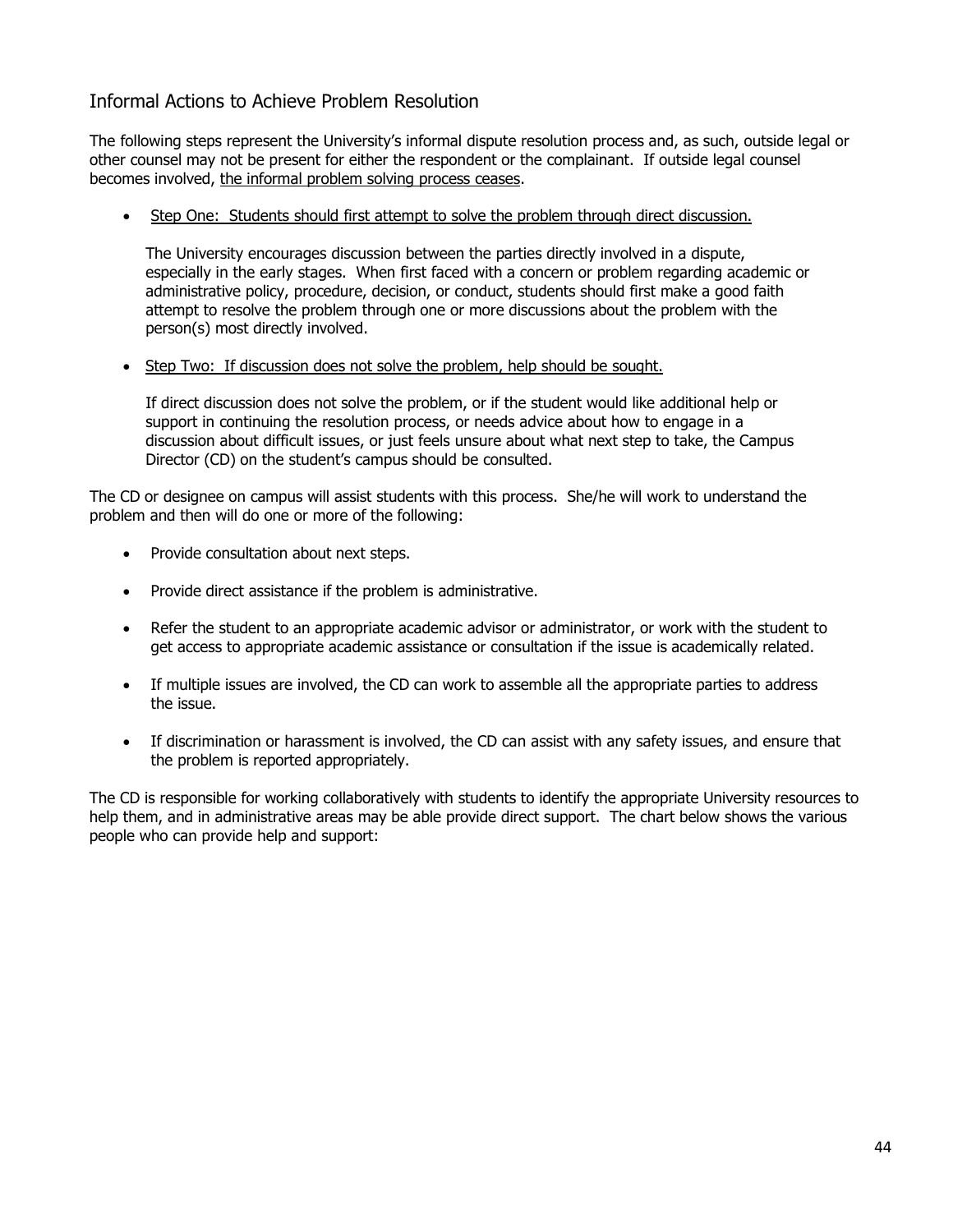| <b>Individuals Who May Help</b>                                                                                                                                                                      |                                                                                       |                                                                   |                                                     |  |  |
|------------------------------------------------------------------------------------------------------------------------------------------------------------------------------------------------------|---------------------------------------------------------------------------------------|-------------------------------------------------------------------|-----------------------------------------------------|--|--|
| Campus Director <sup>1</sup>                                                                                                                                                                         | <b>Academic Advisor,</b><br><b>Faculty Member,</b><br><b>Program Director or Dean</b> | <b>Chief Human</b><br><b>Resources Officer</b>                    | <b>Vice President of</b><br><b>Student Services</b> |  |  |
| <b>Areas of Responsibility</b>                                                                                                                                                                       |                                                                                       |                                                                   |                                                     |  |  |
|                                                                                                                                                                                                      |                                                                                       |                                                                   |                                                     |  |  |
| -Communications with<br>staff                                                                                                                                                                        | -Academic performance                                                                 | -Discrimination <sup>2</sup>                                      | - Problem solving,<br>including problems that       |  |  |
| -Basic service issues                                                                                                                                                                                | -Academic progress                                                                    | -Harassment <sup>3</sup>                                          | aren't getting solved                               |  |  |
| -Environmental issues,                                                                                                                                                                               | -Evaluation issues<br>(excluding grades)                                              | -Bias-Related Incident <sup>4</sup>                               | - Communication<br>regarding problems               |  |  |
| which may include<br>questions about diversity<br>and inclusion                                                                                                                                      | -Unethical behavior<br>-Fear of retaliation                                           | -A supervisor, if the<br>student is working for<br>the University | - Finding answers to<br>complex or difficult        |  |  |
| -Respectful treatment                                                                                                                                                                                |                                                                                       | -Employment                                                       | questions                                           |  |  |
| among community<br>members                                                                                                                                                                           | -Comprehensive<br>exams/preliminary<br>exams/proficiency reviews                      | conditions, if the<br>student is working for<br>the University    | - Facilitating difficult<br>conversations           |  |  |
| -Financial Aid                                                                                                                                                                                       | -Classroom statements of                                                              |                                                                   |                                                     |  |  |
| -Registration                                                                                                                                                                                        | prejudice                                                                             |                                                                   |                                                     |  |  |
| -Student Business Office                                                                                                                                                                             | -Field placement/-<br>internships                                                     |                                                                   |                                                     |  |  |
| -Tuition and billing                                                                                                                                                                                 |                                                                                       |                                                                   |                                                     |  |  |
| -Facilities needs                                                                                                                                                                                    | -Issues of culture,<br>diversity, and inclusion                                       |                                                                   |                                                     |  |  |
| <sup>1</sup> If the person with whom the student is having difficulty is the Campus Director, student may<br>alternatively contact the Vice President of Student Services.                           |                                                                                       |                                                                   |                                                     |  |  |
| <sup>2</sup> Issues regarding discrimination can also be reported to the Office of Civil Rights of the U.S. Department<br>of Education, or the California Department of Fair Employment and Housing. |                                                                                       |                                                                   |                                                     |  |  |
| <sup>3</sup> Harassment complaints can also be made to a Program Director or Dean.                                                                                                                   |                                                                                       |                                                                   |                                                     |  |  |
| <sup>4</sup> Refer to Bias-related Incident Policy and submit Bias Related Incident form.                                                                                                            |                                                                                       |                                                                   |                                                     |  |  |

The CD or others being worked with may request that information be provided in writing to assist with the resolution of the issue. A good faith effort should be made to resolve the issues at an informal level before filing a formal grievance.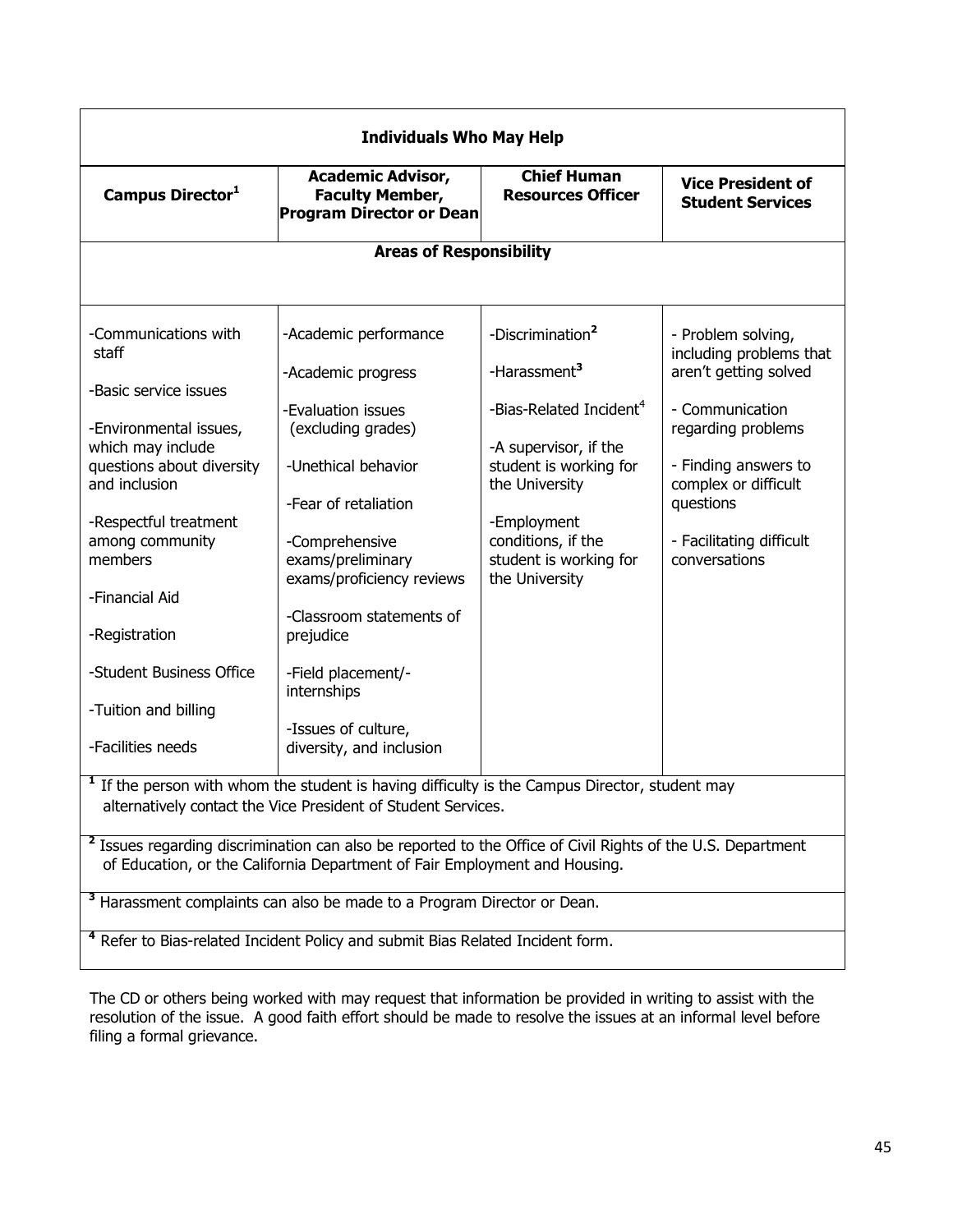# Formal Complaint Mechanism: Filing a Grievance

Students have the right to file a grievance, either initially or preferably after first having attempted to resolve the problem after using the steps and the various resources described above. All grievances must be filed within 180 calendar days of the alleged violation or the time at which the person making the complaint (the complainant) knew (or should have known) of the alleged violation. Failure to file a formal grievance within the 180-calendar-day period constitutes waiver of the right to file a grievance.

The student should discuss the grievance with the Campus Director. She/he will assist the student in determining whether the matter is grievable, and if so, in determining the appropriate grievance officer to address the matter. Grievable issues include:

- Unfair or unreasonable treatment by a staff or faculty member in relation to the discharge of Universityrelated duties;
- Violation of a duly adopted University policy as described in the University's catalog, student handbooks, or other publications;
- Bias-related incidents and/or discrimination under federal, state or local law; or
- Unethical conduct according to recognized professional standards.

The following issues are not reviewable through the grievance process:

- An issue that would dispute the legitimate exercise of professional judgment by University faculty, administration or staff;
- The content of any policy or procedure currently in force at the University<sup>1</sup>;
- A student performance evaluation or grade for a course or field placement or for independent academic work under the supervision of a faculty member (grade appeals process applies);
- A decision regarding a student's academic status made by a duly designated administrative officer or committee;
- A procedural or final decision of a previous complaint or grievance; or
- Any action taken more than 180 calendar days prior to a complaint or grievance.

The Campus Director will generally seek assistance from other University personnel in making a determination that the issue is grievable, and will normally inform the student of that decision within 10 business days except when the University is closed (e.g., for official holidays). If the grievance is against a faculty member, the CD will refer the complaint to the relevant academic dean or academic administrator.

If the problem is not permitted to be reviewed through the grievance procedure or other University policies that may apply, and, depending on the specific issue involved, the Campus Director will either review the complaint him- or herself, based on the specific area of responsibility and authority within which the complaint falls, or refer the complaint to the appropriate authority, generally, the student's Program Director, or Dean (if the issue is an academic one, in which case the Faculty Handbook procedures will apply) or to the Chief Human Resources Officer when the issues concerns issues of employment, bias-related incident, discrimination or harassment. The Campus Director will notify the student in writing of that referral. The University official designated to review the complaint will normally issue a ruling regarding the complaint within 20 business days and will provide the student, in writing, of the ruling. If more time is needed, the person handling the complaint will notify the student to that effect.

 $1$  If the issue concerns a policy that is allegedly unfair, the complaint should be raised through the problem solving processes described here.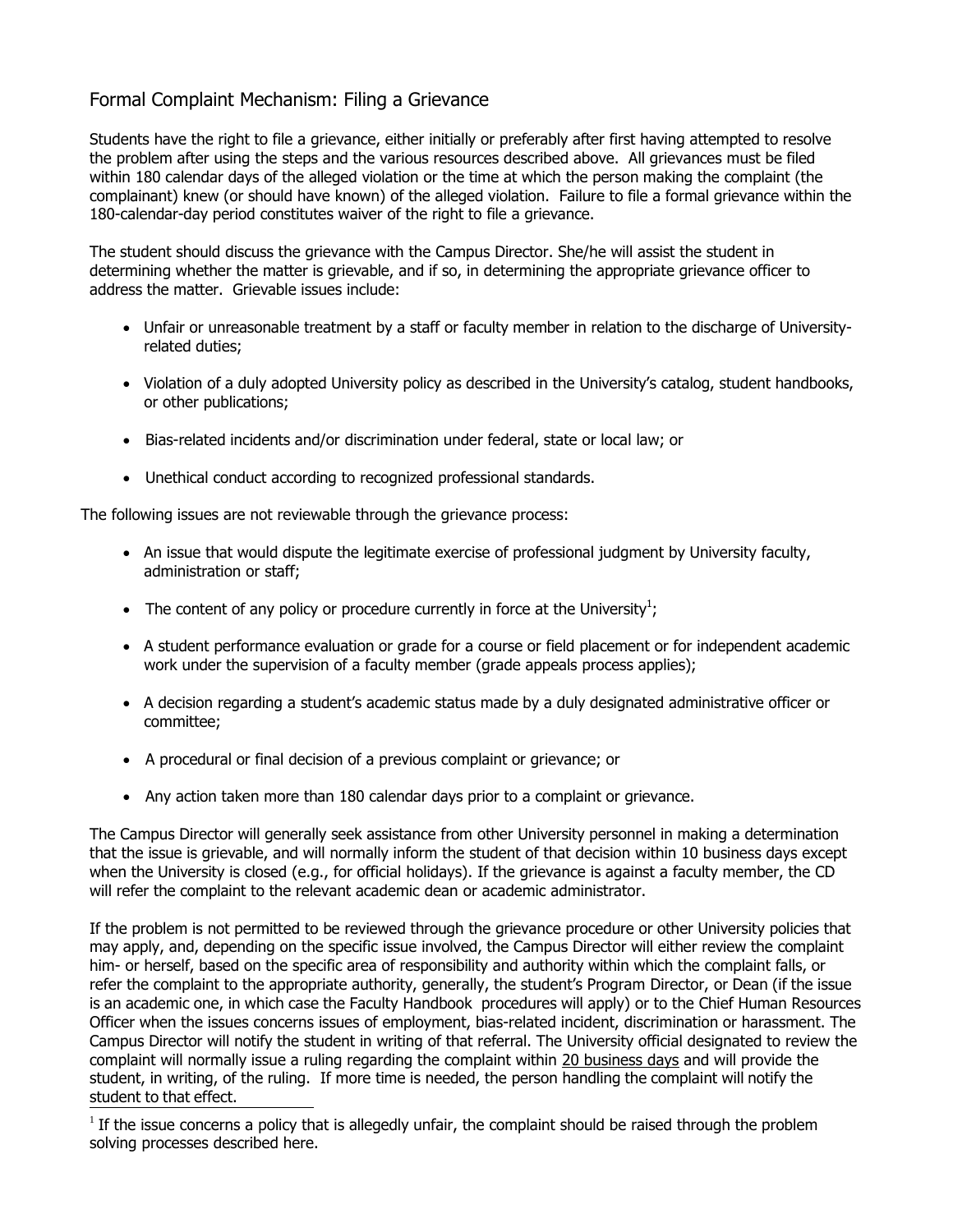The ruling on a complaint that is not reviewable in the grievance process is final and cannot further be appealed.

If the complaint concerns the Campus Director, the complaint should be filed with the Vice President of Student Services who will serve as the reviewing or referral authority.

After determining that the grievance concerns a grievable issue, the Campus Director will ensure that the Grievance is forwarded to the appropriate University officer who will then become the Grievance Officer, that is, the person responsible for reviewing and deciding the outcome of the grievance. In general, Grievance Officers will be assigned by the type of concern that has been raised:

|                       | <b>Grievance Officer</b> |                                                                                                                                                                                              |                                                               |  |
|-----------------------|--------------------------|----------------------------------------------------------------------------------------------------------------------------------------------------------------------------------------------|---------------------------------------------------------------|--|
|                       | <b>Campus Director</b>   | <b>Program Director,</b><br><b>Associate or Assistant</b><br>Dean, Dean, or Other<br><b>Designated Academic</b><br><b>Official or Vice</b><br><b>President of Student</b><br><b>Services</b> | <b>Chief Human</b><br><b>Resources Officer</b>                |  |
| Area of<br>Grievance: | Administrative matters   | Academic matters                                                                                                                                                                             | Bias-related<br>incidents,<br>discrimination or<br>harassment |  |

If the complaint concerns one of the designated Grievance Officers, it will be forwarded to the person's supervisor, who then becomes the Grievance Officer for the case. Complaints regarding violation of professional ethical standards will be referred to the relevant committee on ethics.

When a valid grievance is in process, any related action will normally be stayed until the grievance procedure is completed. However, when, in the opinion of the Grievance Officer, there is reasonable cause to believe that immediate action is needed for the health, safety, or welfare of the complainant or other members of the community or to avoid disruption of the academic process, the Grievance Officer will work with appropriate parties to take immediate interim appropriate actions. All parties will be informed in a timely manner and in writing of any such interim actions.

## Roles and Responsibilities of the Grievance Officer

- Records the date of the grievance as the date the complaint was determined to be reviewable as a grievance.
- Provides the person against whom the grievance has been filed ("the respondent") with a copy of the grievance and a copy of the grievance processing procedures.
- Provides a copy of the grievance procedure to the complainant and assists the complainant with information regarding the complainant's right and responsibilities in the process of filing a grievance.
- Provides copies of the grievance to appropriate University personnel in a confidential manner for recordkeeping purposes only. When the person against whom the grievance is filed is another student, a copy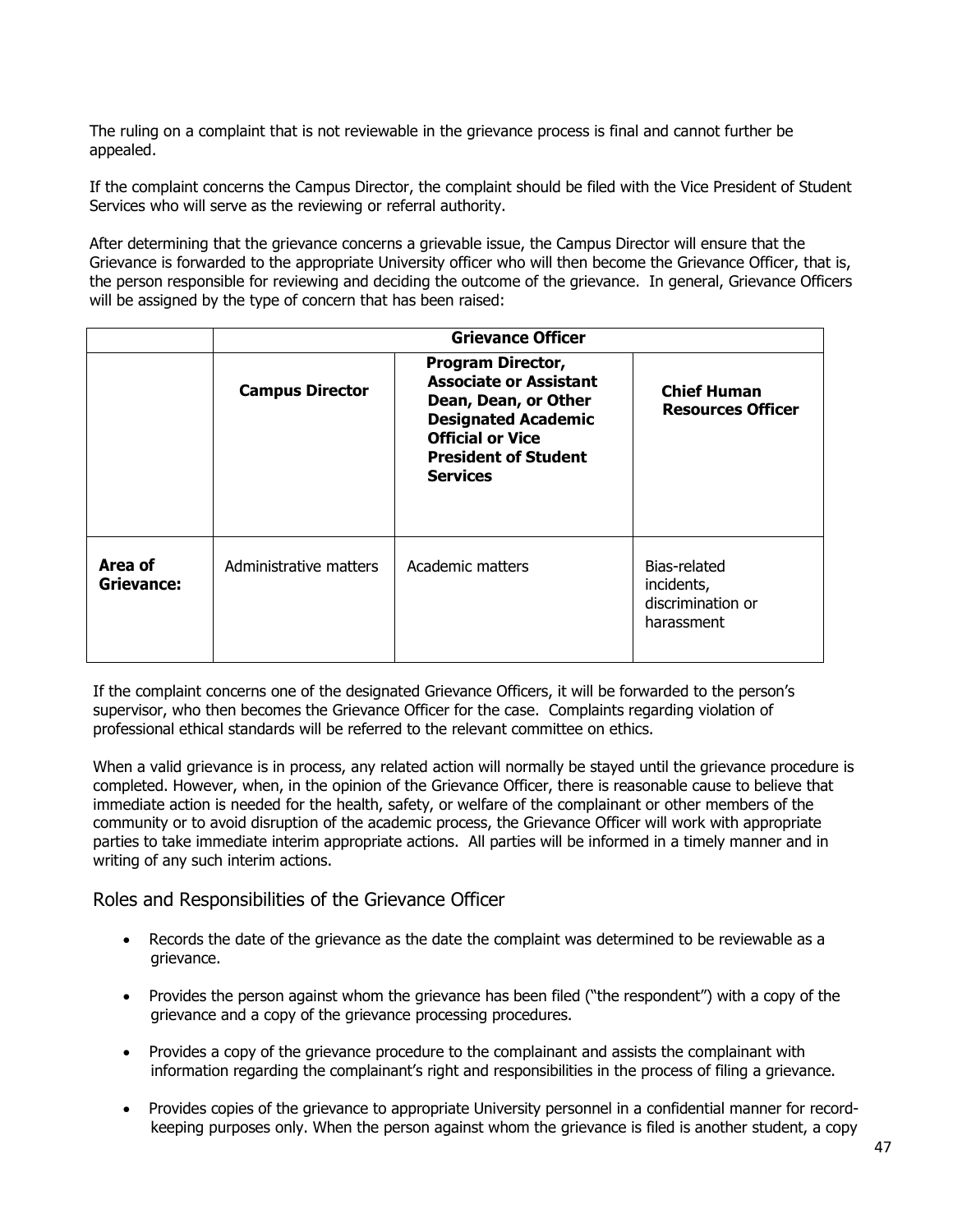of the complaint is filed with the Vice President of Student Services. When the respondent is a staff member, a copy of the complaint is filed with the Human Resources Office.

- Appoints a three-person panel to hear the grievance. The panel shall consist of one student, one faculty member, and one non-faculty employee, all chosen at the discretion of the Grievance Officer. All panel members must be full-time in their respective roles, and must have worked or been a student at the University for at least one full year. A hearing panel member must withdraw from participation if a conflict of interest is (or should be) anticipated.
- Makes requests for all documents relevant to the complaint, and ensures (subject only to privacy laws) that all information is distributed to all parties. Documents not deemed relevant to the complaint by the Grievance Officer will not be forwarded to the grievance panel or the parties.
- Establishes a date (that can be no later than 30 calendar days after the grievance was determined to be reviewable as a grievance) for the grievance hearing panel to meet. All parties will be given reasonable advance written notice of the hearing. This notice of the grievance hearing will include a brief statement of the factual basis of the complaint, the time and place of the hearing, and the names of the panel members. Either party to the complaint may request a new panel member on the grounds of conflict of interest but must submit the request directly to the Grievance Officer prior to the hearing date so that an alternate panel member can be identified. Requests for new panel members that in the exclusive judgment of the Hearing Officer do not have an appropriate basis will not be approved.

## Rules for Investigating the Complaint

- Retaliation, harassment, or discrimination against a student filing a grievance or participating as a witness in the investigation will not be tolerated. Any incidents of retaliation should be reported immediately to the Grievance Officer or the Vice President of Student Services. Allegations of alleged discrimination or harassment should be reported to the Chief Human Resources Officer.
- Only those who have an immediate need to know, including the individual to whom the report is made, the accused, and any witnesses or other involved parties, are permitted to know the identity of the complainant. Persons contacted in the course of the investigation will be advised that all parties involved in a charge are entitled to respect and that any retaliation against an individual who has made a complaint, or who has provided evidence in connection with a complaint is a separate actionable offense as provided below. Confidentiality is to be maintained throughout the investigation to the extent practical and appropriate under the circumstances.
- If any party fails to cooperate with a University-sponsored investigation, he or she will be subject to appropriate discipline.
- If the investigation results in a finding that the complaint falsely, knowingly or in a malicious manner accused another of violating University policies, the complainant will be subject to appropriate sanctions, up to and including dismissal from the University.
- Both parties shall receive copies of all documents developed or utilized in the investigation of the complaint (in so far as is consistent with privacy laws).
- The University will maintain a confidential written record of the grievance and how it was investigated and resolved in the appropriate office (CD, VP of Student Services, or Human Resources). This record will be retained for six years from the date of resolution of the grievance unless new circumstances dictate that the file should be kept for a longer period.

## Roles and Responsibilities of the Hearing Panel

• Has the discretion to establish reasonable procedures for the hearing.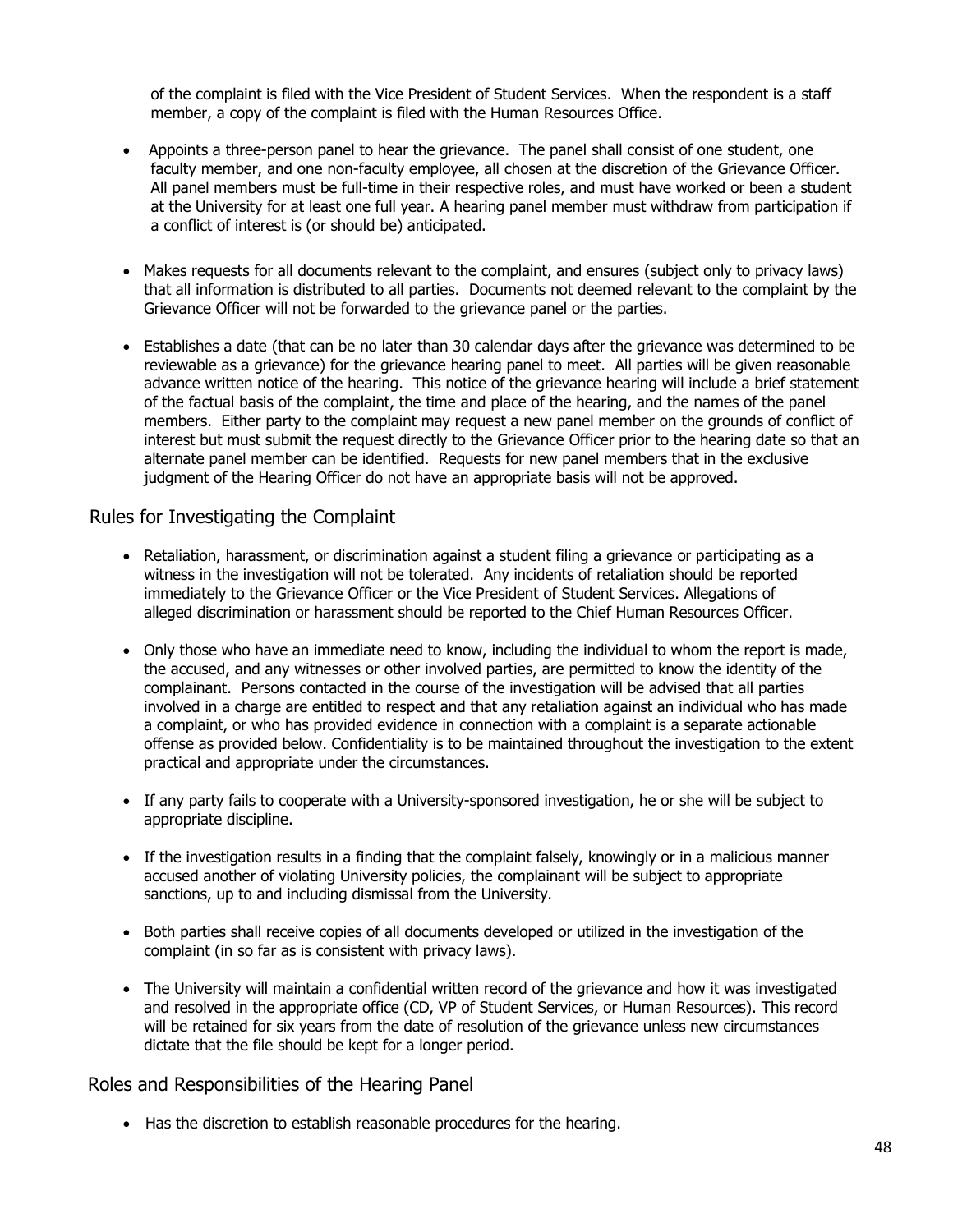- Discusses testimony, hears issues, and considers all available evidence pertaining to the charge(s). Any relevant evidence may be admitted if it is the sort of evidence on which reasonable and responsible persons are accustomed to relying in the conduct of serious affairs. This is true regardless of the existence of any common law or statutory rules that might otherwise make improper the admission of the evidence.
- Judges the relevancy and weight of testimony and evidence and makes its finding of fact, limiting its investigations and decisions to the formal charge(s). Accusations not specifically related to the alleged violation will not be considered.
- Conducts the hearing in a fair, dignified, and orderly manner.
- Makes an adequate record of the proceedings using tape recording or other appropriate means since all evidence becomes part of the overall record of the grievance.
- Renders a decision no later than ten (10) University working days after the hearing is completed and notifies the Grievance Officer in writing.

## Hearing Rules

- Grievance hearings are closed except for the parties involved and their advisors, and any relevant witnesses.
- Witnesses may be excluded from the hearing except while giving testimony.
- Any member of the panel may ask questions.
- The panel may call other "expert" witnesses for assistance, whether or not the parties present testimony from experts at the hearing.
- Anyone who disrupts the hearing may be excluded.
- Representation by outside legal counsel is not permitted. However, each party may choose a non-legal advisor from the Alliant community (current Alliant student, faculty, or staff) to assist in the presentation of evidence. Advisors are not permitted to participate directly at the hearing. Consultation at the hearing may occur only with the consent of the hearing panel.

## Outcome and Notification

- Within 15 working days of the grievance hearing, and subject to any legal restrictions on the disclosure of disciplinary actions and appeal rights, the Grievance Officer will notify in writing the parties involved in the grievance of the findings of the hearing panel.
- Any University staff or administrator found to be responsible for offenses in violation of University policy will be subject to appropriate disciplinary action up to and including dismissal. The severity of the disciplinary action will depend on the circumstances of the infraction.
- Any student found to be responsible for offenses in violation of University policy will be subject to appropriate disciplinary action up to and including suspension or dismissal. The severity of the disciplinary action will depend on the circumstances of the infraction.
- The notification will include information about the right to appeal the decision.